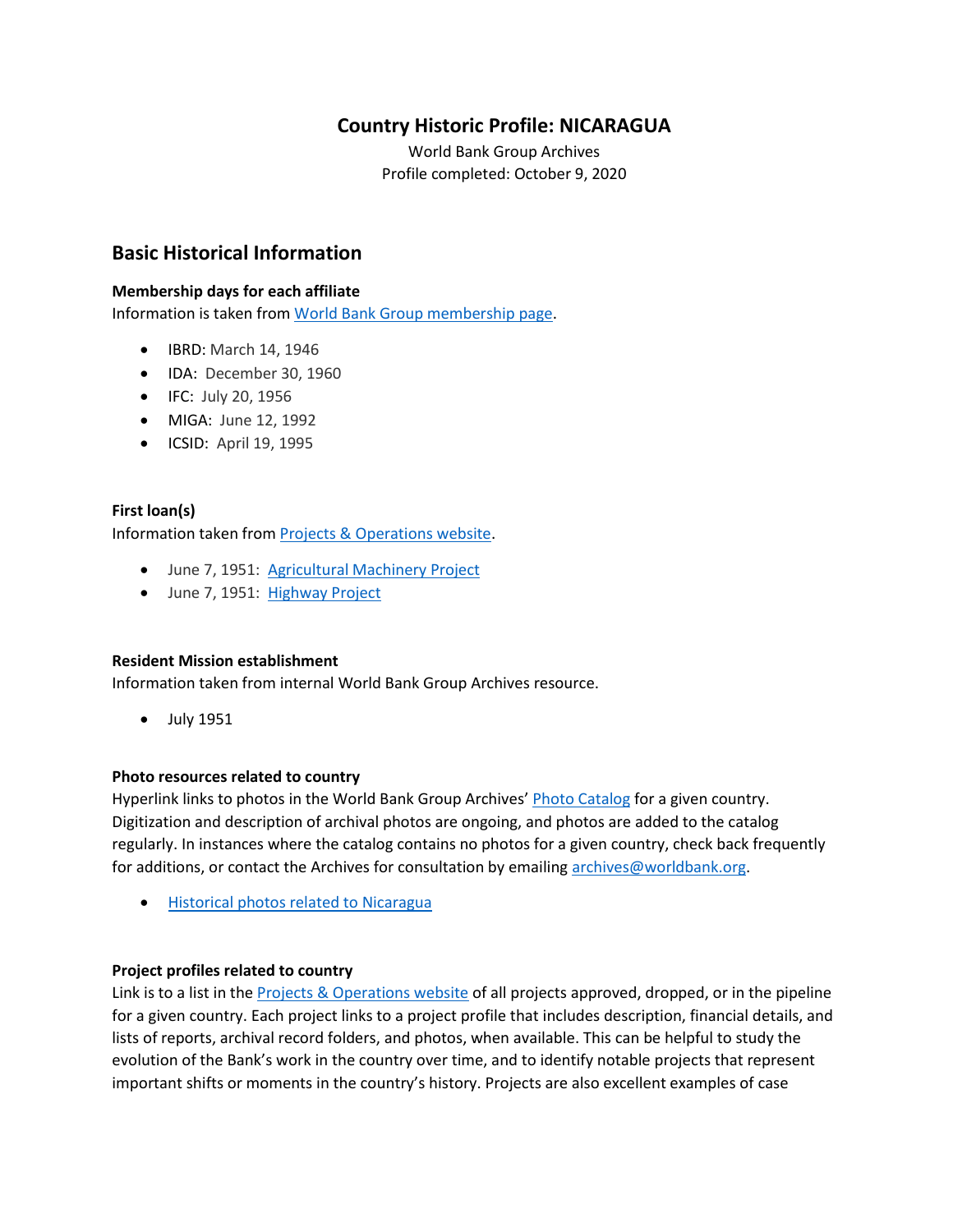studies of how the Bank made an impact in a particular sector. The WBG Archives have original records and other information related to these projects. Email [archives@worldbank.org](mailto:archives@worldbank.org) for guidance.

• [Nicaragua project profiles in Projects & Operations](https://projects.worldbank.org/en/projects-operations/projects-summary?countrycode_exact=NI)

### **Description of operational records in Archives Holdings**

Archival records relating to Bank operations are described according to the ISAD(g) standard and are accessible in our [Archives Holdings catalog.](https://archivesholdings.worldbank.org/) Descriptions include lengthy organizational histories of the regional vice presidency responsible for operations in that region and a description of records created and transferred to the Archives by that vice presidency. The descriptions in the catalog can be helpful to understand the organizational context of Bank work, and to understand more about the content of the records in the Archives.

• [Records of the Latin America and Caribbean Regional Vice Presidency](https://archivesholdings.worldbank.org/records-of-latin-america-and-caribbean-regional-vice-presidency)

### **Chronology events**

Events have been selected from the Archivists' Chronology, an 800+ page resource compiled by Bank Group archivists over the course of the institution's history. Events chosen include important firsts, milestones and other events that evidence the country's development history and/or its relationship with the World Bank Group. The Archivists' Chronology is accessible on [this page.](https://www.worldbank.org/en/about/archives/history/timeline) This list of events can be helpful to determine if you'd like to dig deeper into any moments in the country's history of engagement with the Bank. The WBG Archives may have original records and other information about these events. Email [archives@worldbank.org](mailto:archives@worldbank.org) for guidance.

# **Bretton Woods Conference; Representatives of the Government of Nicaragua Attend**

July 1-22, 1944

**IBRD Articles of Agreement Signed by Nicaragua** March 14, 1946

**President McCloy to Visit Central America Including Nicaragua** November 10, 1948

**First Bank Mission to Nicaragua** January 11, 1951

**First Funding for Nicaragua** June 8, 1951

**Recommendations for Five-Year Economic Development Program for Nicaragua Made Public** September 16, 1952

**IFC Articles of Agreement Signed by Nicaragua**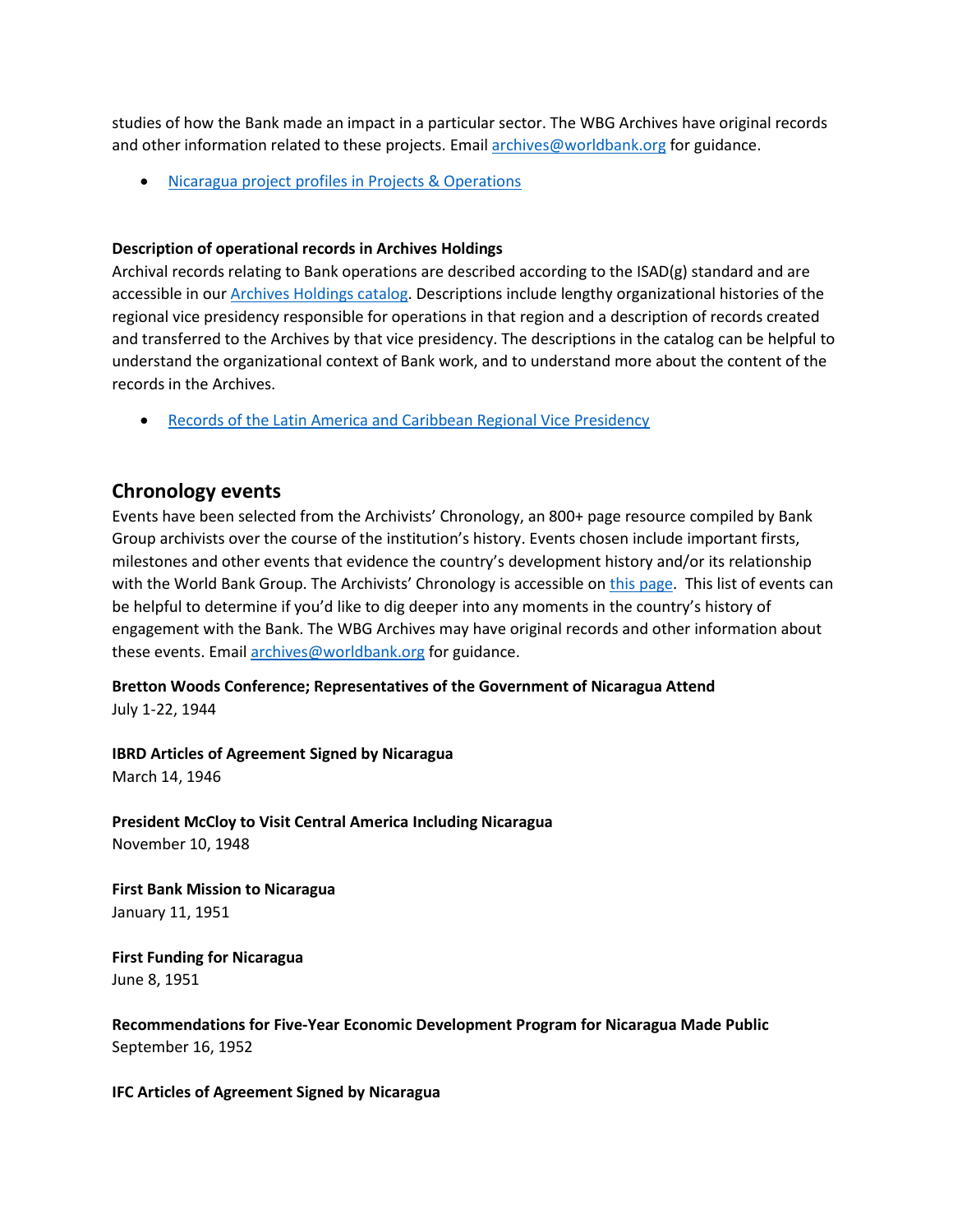July 20, 1956

**IDA Articles of Agreement Signed by Nicaragua** December 30, 1960

**Bank Economic Mission to Central America Announced; Nicaragua Included** April 19, 1966

**Bank Begins Relief Planning for Nicaragua Earthquake** December 23, 1972

**Nicaragua Goes to Non-Accrual Status**  December 1984

**Resident Mission in Managua, Nicaragua Established** December 15, 1991

**MIGA Articles of Agreement Signed by Nicaragua**  June 12, 1992

**Nicaragua Joins ICSID** April 19, 1995

**Wolfensohn Visit to Central America Announced, Nicaragua Included** February 26, 1998

**Credits to Honduras and Nicaragua for Emergency Reconstruction from Hurricane Mitch Approved** December 23, 1998

**HIPC Debt Reduction for Malawi and Nicaragua Approved** December 21, 2000

**Donors Commit to Education for All (EFA) Initiative Benefiting Seven Countries Including Nicaragua** November 27, 2002

**Debt Relief for Nicaragua** January 23, 2004

**World Bank Report on Central American Free Trade Agreement (CAFTA)** June 28, 2005

**World Bank Supports Nicaragua's \$1.4 Billion Cash Buy-Back Offer for External Commercial Debt** December 5, 2007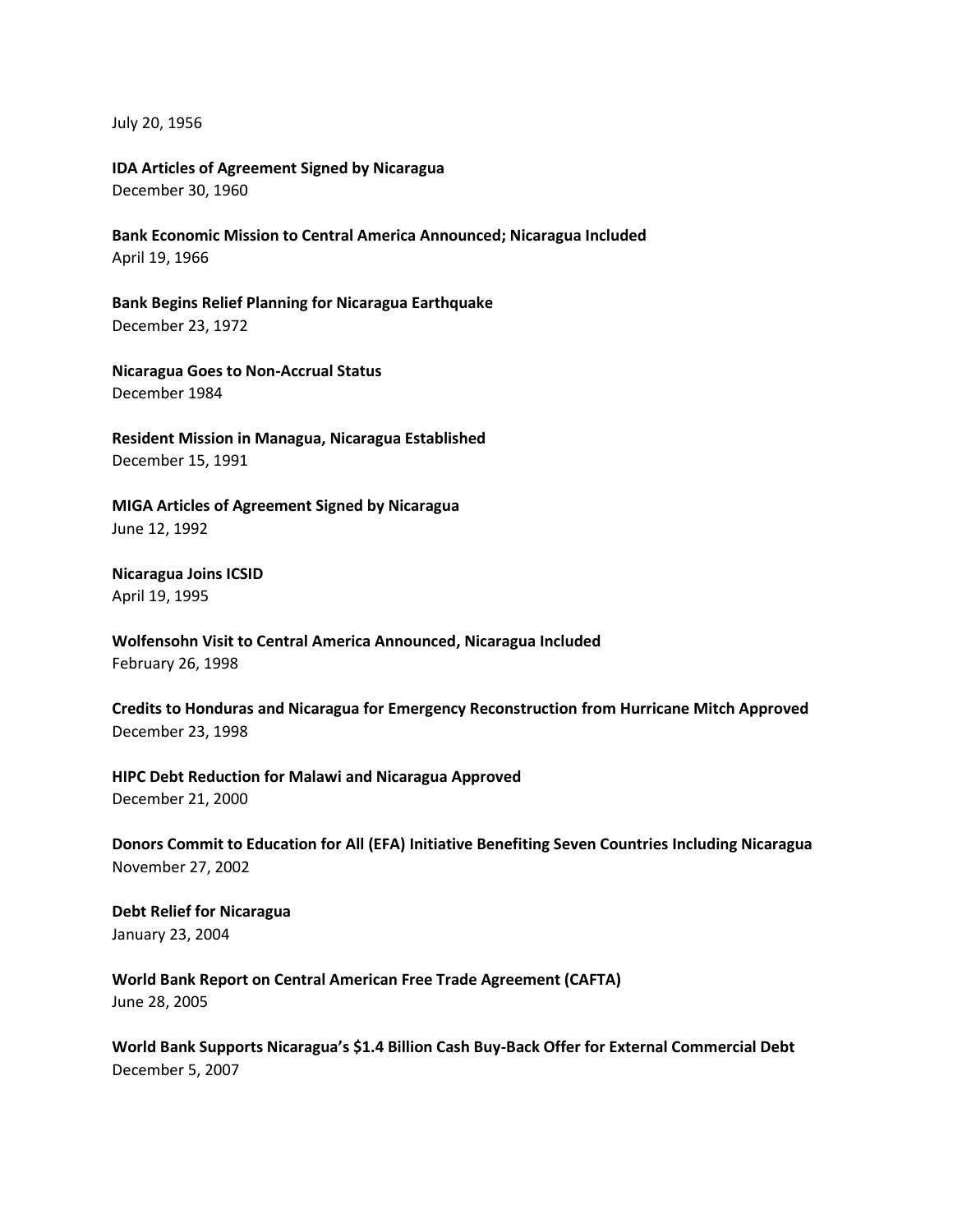## **World Bank Support for Nicaragua's Development Program**

September 25, 2008

**World Bank Grant to Mitigate Impact of Increased Food Prices in Nicaragua** January 23, 2009

## **World Bank Group Timeline Events**

Events are selected from th[e World Bank Group Timeline.](https://timeline.worldbank.org/#event-bretton-woods-conference-begins) The Timeline is an online platform created by the Archives designed to highlight the important events in the Bank Group's history and to illuminate those events through a variety of archival records, photos, video and audio clips, oral history transcripts, reports, and more.

None.

## **Early Country Economic Reports**

Reports have been selected from the [Documents & Reports website,](https://documents.worldbank.org/) a database of publicly available World Bank Group authored reports and publications dating to the opening of the Bank in 1946. Country economic reports selected here are, in many cases, some of the earliest economic studies ever published on Bank member countries. Reports discussing the whole economy of a country, rather than individual sectors, are prioritized in this list.

| The external debt of Nicaragua                                            | January 15, 1951  |
|---------------------------------------------------------------------------|-------------------|
| Nicaragua's economic development problem and credit worthiness            | May 25, 1951      |
|                                                                           |                   |
| Nicaragua - The fiscal system                                             | January 31, 1952  |
| The external debt of Nicaragua                                            | June 16, 1952     |
| The economic development of Nicaragua                                     | January 1, 1953   |
| Nicaragua - The economic situation                                        | August 31, 1953   |
| Nicaragua - Current economic position and prospects                       | February 28, 1955 |
| Nicaragua - Current economic position and prospects                       | January 31, 1958  |
| Nicaragua - Current economic position and prospects                       | July 31, 1960     |
| Nicaragua - Current economic position and prospects                       | August 31, 1962   |
| Nicaragua - Current economic position and prospects : Main report         | April 24, 1964    |
|                                                                           |                   |
| Nicaragua - Current economic position and prospects (Vol. 2) : Memorandum | May 26, 1966      |
| on recent development and prospects in Nicaragua                          |                   |
|                                                                           |                   |
| Nicaragua - Current economic position and prospects                       | May 31, 1968      |
| Nicaragua - Current economic position and prospects                       | March 31, 1971    |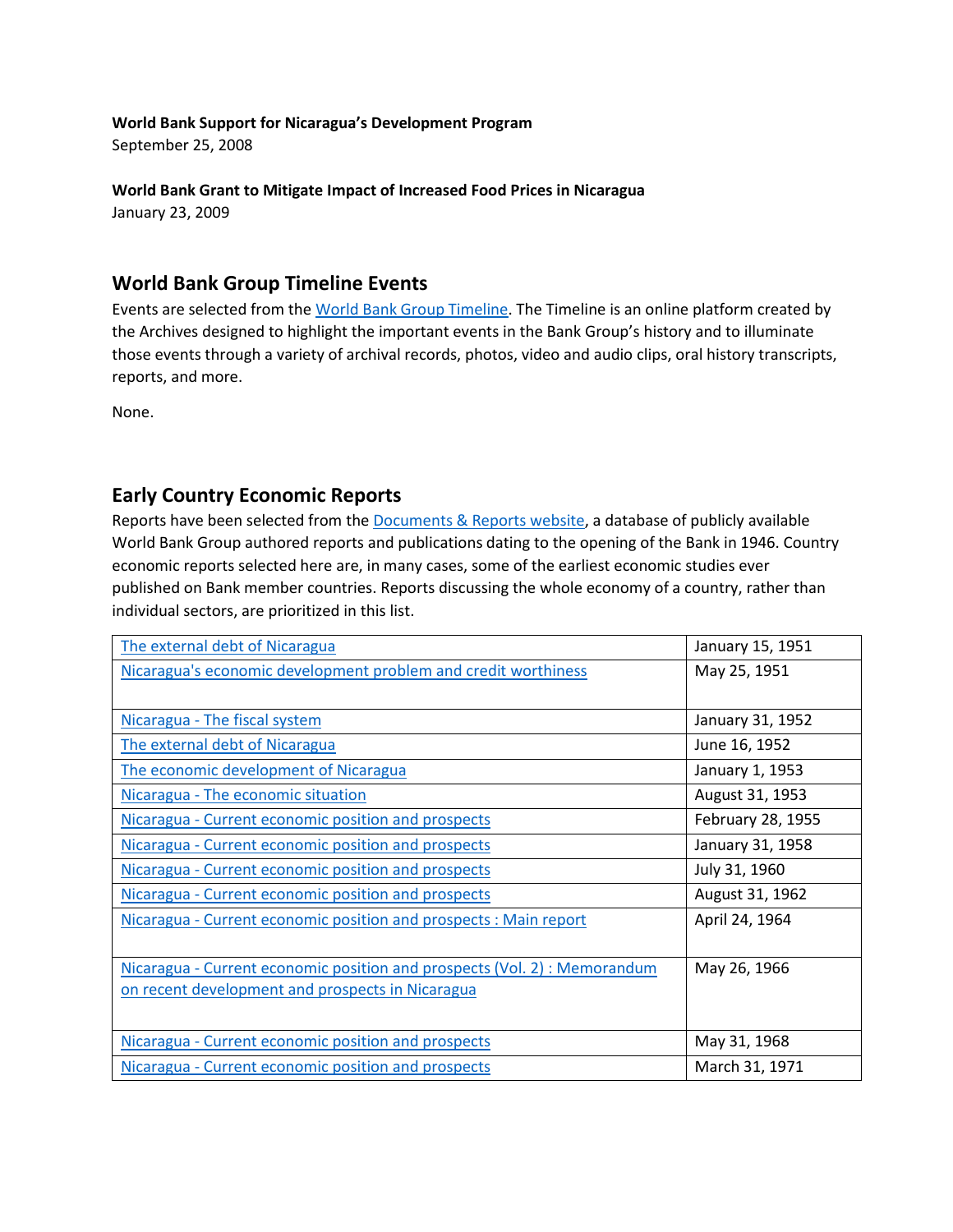| Nicaragua - Effects of the earthquake upon the economic position and<br>prospects      | April 30, 1973    |
|----------------------------------------------------------------------------------------|-------------------|
| Nicaragua - Long-term economic growth and prospects (Vol. 2) : Statistical<br>appendix | November 30, 1973 |
| Nicaragua - Long-term economic growth and prospects : Main report                      | November 30, 1973 |
| Nicaragua - Economic memorandum                                                        | November 30, 1975 |
| Nicaragua - Memorandum on recent economic development and prospects                    | June 30, 1978     |
| Nicaragua - The challenge of reconstruction                                            | October 31, 1981  |

## **Country Assistance Strategies**

List is based on a similar list compiled by World Bank's Secretary's staff. Introduced in 1990 and replaced by the Country Partnership Framework (CPF) in 2014, the CAS is an overview of each borrowing country's current economic situation and contains a discussion of its development challenges, prospects, and project-planning. CASs were often initially published as part of project documents but later on were published as standalone documents.

| <b>Country Strategies Included within Project Documents</b>                     |                   |  |
|---------------------------------------------------------------------------------|-------------------|--|
| Nicaragua - Economic Recovery Credit Project                                    | September 3, 1991 |  |
| Nicaragua - Second Economic Recovery Credit                                     | May 27, 1994      |  |
| <b>Stand-Alone Country Strategies</b>                                           |                   |  |
| Nicaragua - Country Assistance Strategy                                         | March 18, 1998    |  |
| Nicaragua - Country assistance strategy                                         | December 18, 2002 |  |
| Nicaragua - Interim Strategy Note                                               | July 6, 2005      |  |
| Nicaragua - Country Partnership Strategy                                        | October 11, 2007  |  |
| Nicaragua - Country partnership strategy progress report for the period FY2008- |                   |  |
| 2012                                                                            | December 4, 2009  |  |
| Nicaragua - Country partnership strategy for the period FY13-FY17               | October 3, 2012   |  |
| Nicaragua - Country partnership strategy for the period FY2013-2017:            |                   |  |
| performance and learning review                                                 | October 14, 2015  |  |
| Nicaragua - Country partnership framework for the period FY18-FY22              | February 12, 2018 |  |

## **Staff Newsletters**

Resources have been selected from the World Bank Group's [Documents & Reports website.](https://documents.worldbank.org/) The World Bank has produced a staff newsletter since 1947. The publication has changed its name twice: from International Bank Notes to Bank Notes in 1971 and then to Bank's World in 1982. The newsletter moved online in 2000 and physical publication ceased. In addition to offering news relating to Bank operations and country development, the newsletters were intended to foster a sense of community among staff by highlighting social events, marriages and births, arrival of new staff, recreational events,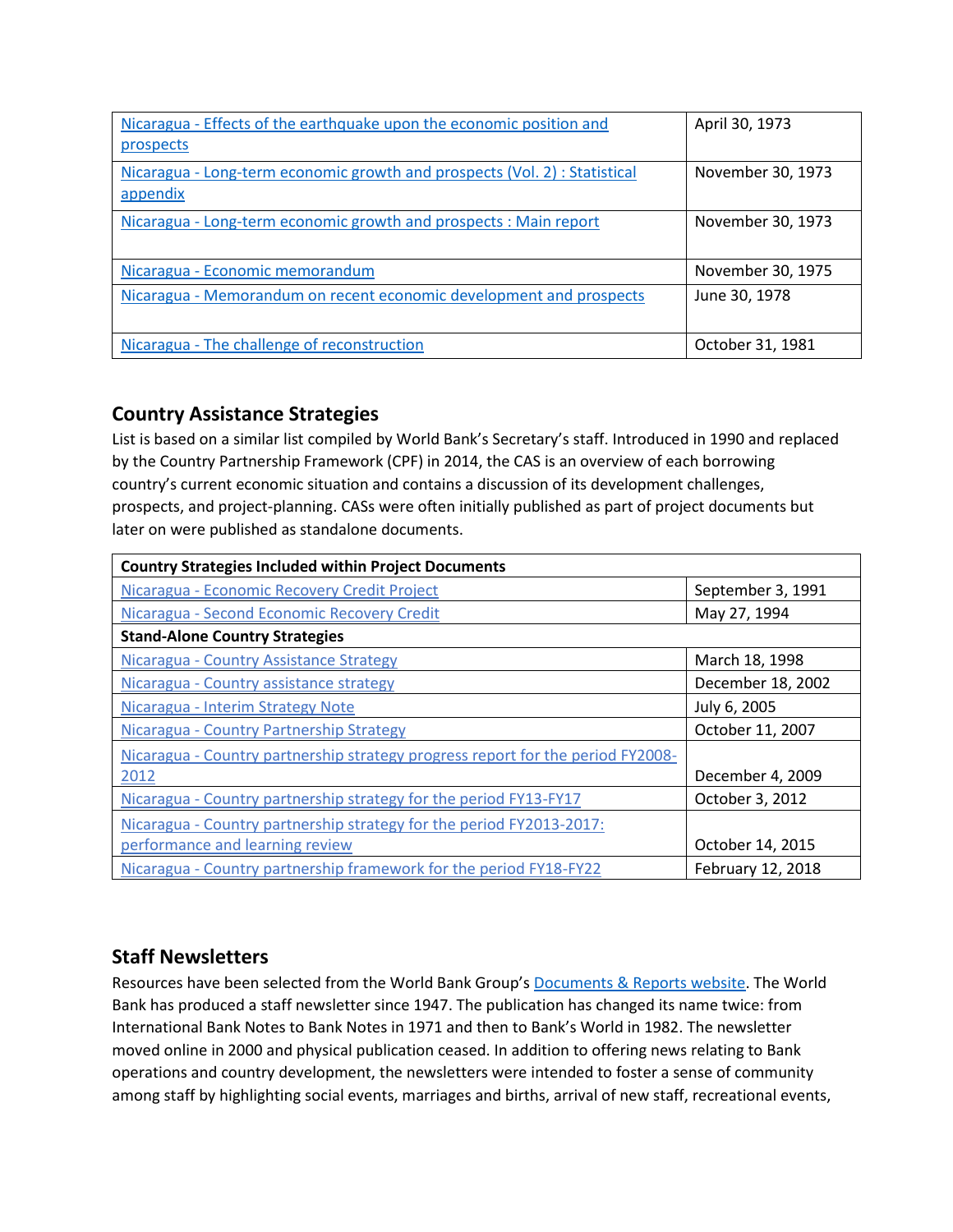favorite cooking recipes submitted by staff, and features on different aspects of staff's home country and culture.

| International Bank Notes -- Vol. 6, Iss. 8 | August 1, 1952  | "Mission to Managua"               |
|--------------------------------------------|-----------------|------------------------------------|
|                                            |                 | "Borrowers benefit from the Bank's |
| International Bank Notes -- Vol. 7, Iss. 1 | January 1, 1953 | advice"                            |
|                                            |                 | No title - "Photo - Road building  |
| International Bank Notes -- Vol. 8, Iss. 3 | March 1, 1954   | project"                           |

## **Oral histories**

Oral histories are selected from the World Bank Group Archives' [Oral History website.](https://oralhistory.worldbank.org/) The site contains transcripts of oral history interviews with departed staff and, in lesser number, Executive Directors and other individuals affiliated with or impacted by the World Bank Group. Interviews were conducted as part of an ongoing effort by the Archives to collect the personal stories and reflections of Bank Group staff. A portion of the interviews were conducted as research for publications. Each transcript provides a valuable first-person account of Bank activities and decision-making from the very beginning of its operations.

| Orvis Schmidt       | 1961                   |
|---------------------|------------------------|
| Ana Maria Arriagada | 2007<br>Decem<br>Ther. |

## **Online exhibits**

Online exhibits are authored by World Bank Group staff and are accessible on both the Archives' [external site](https://www.worldbank.org/en/about/archives/history/exhibits) and as a [series of older exhibits](https://documents.worldbank.org/en/publication/documents-reports/documentlist?colti=World%20Bank%20Group%20Archives%20exhibit%20series) in the Documents & Reports website. Exhibits focus on notable personalities and accomplishments in the Bank Group's history.

None.

## **Executive Directors**

The list is based on the World Bank Group [Board of Directors website.](https://worldbankgroup.sharepoint.com/sites/wbsites/ExecutiveBoard/Pages/pc/About-the-Boards-05222019-155532/List-of-Executi-05222019-155839.aspx) The country following the name of each ED indicates their nationality.

| MACHADO, Luis (Cuba)             | May 7, 1946       | October 31, 1948 |
|----------------------------------|-------------------|------------------|
| TORO, Emilio, (Colombia)         | November 15, 1948 | October 31, 1950 |
| DIEZ, Manuel Jose (Panama)       | November 1, 1950  | October 31, 1952 |
| MACHADO, Luis (Cuba)             | November 1, 1952  | October 31, 1956 |
| MACHADO, Luis (Cuba)             | November 1, 1956  | October 31, 1958 |
| MACHADO, Luis (Cuba)             | November 1, 1958  | October 31, 1962 |
| MACHADO, Luis (Cuba)             | November 1, 1962  | October 31, 1970 |
| LAJOUS-Martinez, Adrian (Mexico) | November 1, 1970  | October 31, 1972 |
| UGUETO, Luis, (Venezuela)        | November 1, 1972  | June 15, 1974    |
| GUARNIERI, Roberto, (Venezuela)  | June 16, 1974     | October 31, 1974 |